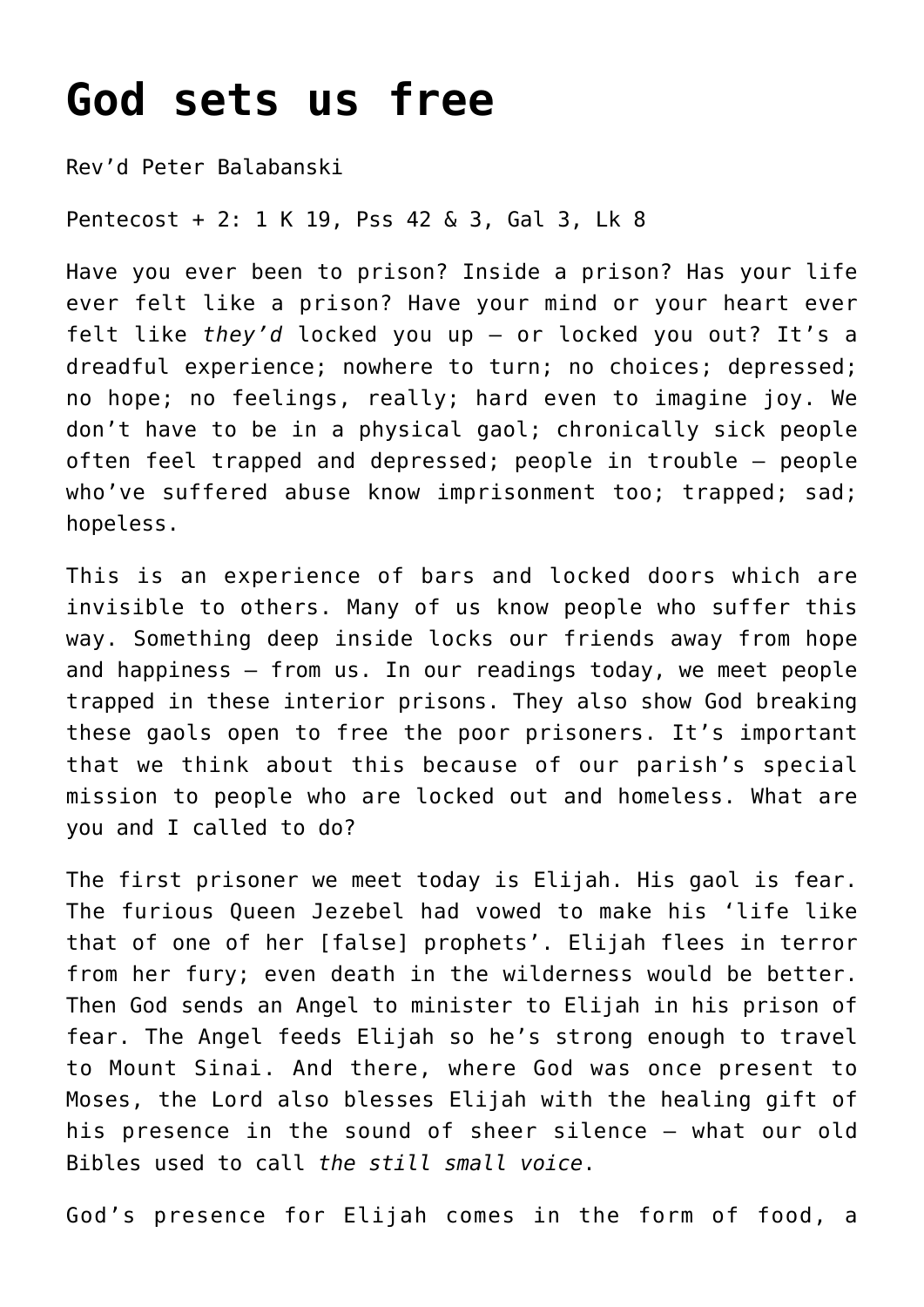journey, and finally, an inner peace; the silent peace of God, deep inside him. And in the strength of that beautiful silent peace, Elijah finds the will to go on with his remarkable ministry.

Food, a journey, and an inner peace; people have always sought that peace – that silent peace. We still do so today; we still meet God in this beautiful, liberating divine silence. If you want to explore this, then I suggest you talk with Lynne about our parish's Thursday-afternoon Centring Prayer gatherings.

Elijah's experience of peace in the silence is the same peace that God gives to the Psalmist. But this time, it comes to heal a different predicament. The Psalmist is crushed beneath a burden of inner noise. *Why are you so full of heaviness, my soul and why so unquiet within me?*

This time, God comes to the Psalmist from an earlier time in life; through memories of healing, lightness and peace. The Psalmist had met God in these experiences before and so now trust that it's possible to meet the Lord in them again. God can bring peace from our past. The Psalmist prays: 43.3 *send out your light and your truth, and let them lead me: then I shall go to the altar of God, to God, my joy and my delight; … and to the harp, I shall sing your praises, O God, my God.* So God's light and healing release this prisoner too. God gives the same peace, and this time the silence opens the way to joyous relief; God's peace gives voice to songs of praise.

The next prisoner we meet is not an individual, but rather groups of people in the first Christian communities of Galatia. The prison bars and locked doors that Paul talks about in Galatians 3 are still to be found inside people everywhere. These are the bars, the locked doors and glass ceilings and the utter blindness of prejudice; the social barriers we people put up between ourselves and others; barriers we defend fiercely. Like Elijah did, Paul speaks the Lord's mind at great personal risk – speaks it into a society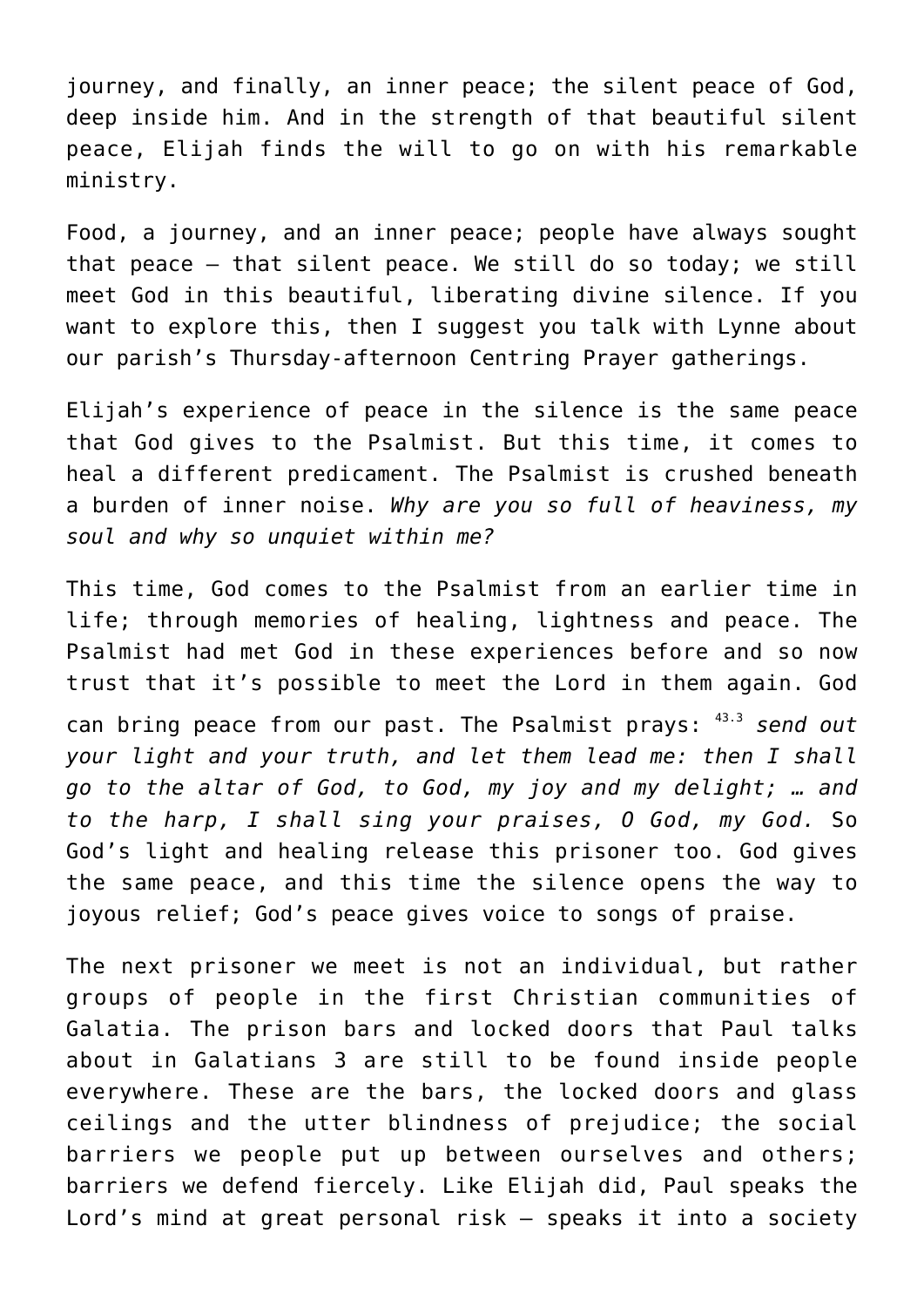that is predicated on a few people excluding and controlling all the others on the basis of their race, on the basis of their social standing  $-$  are they are slaves or free people  $$ and on the basis of whether they are male or female.

Just as we saw God set Elijah and the Psalmist free from their prisons, now Paul sees Christ at work calling us to declare why he came; to set all his children free. He challenges the Galatians, and he challenges us, to make right choices. And the choice before the Galatians then, as it is for us now, is whether to accept social conventions that restrict and separate and imprison on the basis of race, gender or social position, or to believe that Jesus wants everyone set free from those restrictions and divisions.

In this case, God comes calling us to exercise free choice; to recognise God's passion for everyone to be free, and so to choose to free ourselves and each other. Again, the prison has bars and locked doors that we can't see. Again God breaks in, offering us healing and peace. This choice thing might all seem distant and theoretical. What about when we don't have choices? What about people who are beyond all hope, beyond all help; in places where they are overcome by evil. What does God do then?

We see Jesus today going to just such a person in just such a place. Jesus and his friends get out of their boat in unclean territory – opposite Galilee. There, a naked lunatic confronts them. He lives in a graveyard and he's infested by thousands of unclean spirits. No-one wants to go to such a place; no-one wants to confront such a dangerous person; a man possessed. Do we fear people so disturbed?

Maybe. But in goes Jesus to confront the demons; to name them and to cast them out. We might be uncomfortable with notions of demons and evil. But if you think of the types of evil that we see in our community, maybe they're not so very alien. Think of the evil that imprisons identifiable groups of people